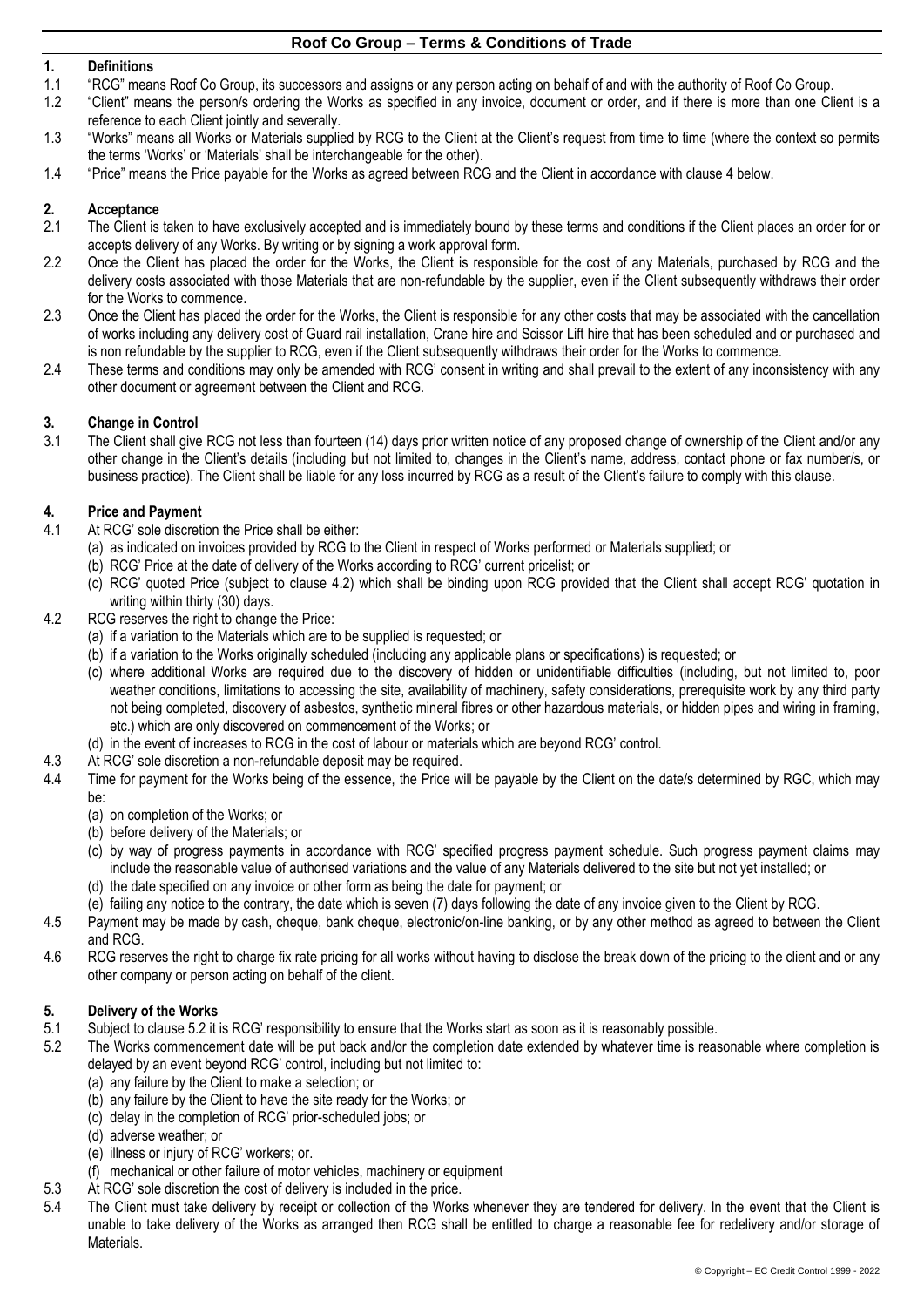- 5.5 RCG may deliver the Works by separate instalments. Each separate instalment shall be invoiced and paid in accordance with the provisions in these terms and conditions.
- 5.6 The Client shall take delivery of the Materials tendered notwithstanding that the quantity so delivered shall be either greater or lesser than the quantity purchased provided that:
	- (a) such discrepancy in quantity shall not exceed five percent (5%); and
	- (b) the Price shall be adjusted pro rata to the discrepancy.
- 5.7 Any time or date given by RCG to the Client is an estimate only. RCG shall not be liable for any loss or damage whatsoever due to failure by RCG to deliver the Works (or any part of them) promptly or at all, where due to circumstances beyond the reasonable control of RCG.
- 5.8 Where suspension or termination of the Works is bit due to the fault of RCG, then the Client shall be liable for the full amount of the quoted Works which shall become immediately due and payable, unless otherwise agreed to by both parties.

# **6. Risk**

- <span id="page-1-0"></span>If RCG retains ownership of the Materials under clause [10](#page-2-0) then:
	- (a) where RCG is supplying Materials only, all risk for the Materials shall immediately pass to the Client on delivery and the Client must insure the Materials on or before delivery. Delivery of the Materials shall be deemed to have taken place immediately at the time that either;
		- (i) the Client or the Client's nominated carrier takes possession of the Materials at RCG' address; or
		- (ii) the Materials are delivered by RCG or RCG' nominated carrier to the Client's nominated delivery address (even if the Client is not present at the address).
	- (b) where RCG is to both supply and install Materials then RCG shall maintain a contract works insurance policy until the Works are completed. Upon completion of the Works all risk for the Works shall immediately pass to the Client.
- 6.2 Notwithstanding the provisions of clause [6.1](#page-1-0) if the Client specifically requests RCG to leave Materials outside RCG' premises for collection or to deliver the Materials to an unattended location then such materials shall always be left at sole risk of the Client and it shall be the Client's responsibility to ensure the Materials are insured adequately or at all. In the event that such Materials are lost, damaged or destroyed then replacement of the Materials shall be at the Client's expense.
- 6.3 The Client acknowledges that Materials supplied may exhibit variations in shade, colour, texture, surface and finish, and may fade or change colour over time. RCG will make every effort to match batches of product supplied in order to minimise such variations but shall not be liable in any way whatsoever where such variations occur.
- 6.4 The Client acknowledges that Materials supplied may:
	- (a) fade or change colour over time; and
		- (b) expand, contract or distort as a result of exposure to heat, cold, weather; and
		- (c) mark or stain if exposed to certain substances; and
		- (d) be damaged or disfigured by impact or scratching.
- 6.5 All potential waterproofing surfaces are subject to an inspection by RCG prior to the commencement of the Works. In the event that the surface is deemed unsuitable, then RCG reserves the right to halt the Works until such time as it is agreed between RCG and the Client as to the additional cost in further preparation of the surface in order to make it fit for waterproofing. The additional cost shall be charged as a variation to the quotation as per clause [4.2.](#page-0-1)
- 6.6 RCG shall not be held responsible for any damage to the Works caused by outside agents. Where the Client requests RCG to repair such damage then RCG reserves the right to charge the Client for any costs incurred in rectifying such damage.
- 6.7 The Client acknowledges that RCG is only responsible for Materials that are replaced by RCG and does not at any stage accept any liability in respect of previous or subsequent services and/or goods supplied by any other third party that subsequently fail and found to be the source of the failure, the Client agrees to indemnify RCG against any loss or damage to the Materials, or caused by the Materials, or any part thereof howsoever arising.

### **7. Further leaks subsequent to completion of Works and resultant damage**

- 7.1 All repairs stated in the quotation will rectify all defects causing leaks that RCG identifies in its inspection. Although it is unlikely, there is the possibility that additional unforeseen defects may be contributing to these defects. In this case, the resolution of the leak can only occur after a process of elimination, as the leak can be entering through multiple entry points.
- 7.2 RCG does not take responsibility for any damage whatsoever which occurs due to additional water leaks not identified in the quotation. The Client understand that water leak detection is an extremely difficult undertaking and in this regard, RCG is experienced and will do its best, however it is not always possible to guarantee that a future leak will not occur. In some cases, upon completion of the Works, RCG is able to provide a written guarantee that the repaired area will not leak in the future.
- 7.3 If RCG does provide a written guarantee, and the repaired area leaks again, RCG will return to the site and rectify the defect free of charge. If RCG is unable to rectify the defect it will refund the Client's money in full.
- 7.4 If the leak has been identified as an additional defect (due to there being multiple entry points), then the additional works will be quoted and submitted for the Client's approval.
- 7.5 RCG does not take responsibility for any internal damage to your property or contents caused by water ingress either before or after our roof repairs & roof inspections are complete. Our recommended roof repairs are based on our industry experience & result from a process of elimination. On some occasions additional staged works may be required to resolve the leak. We recommend waiting until the area has been well tested through multiple different style rain events to be sure it no longer leaks before you arrange to repair the internal damage. Any home contents that you do not want damaged should be moved away from the affected area.

## **8. Client Responsibilities**

- 8.1 It is the intention of RCG and agreed by the Client that it is the responsibility of the Client to:
	- (a) ensure that any surface requiring waterproofing is suitable for the purpose. In the event that the Client requests RCG to prepare the surface for waterproofing, then at RCG' sole discretion a fee shall be charged for the Works, and shall become immediately due and payable.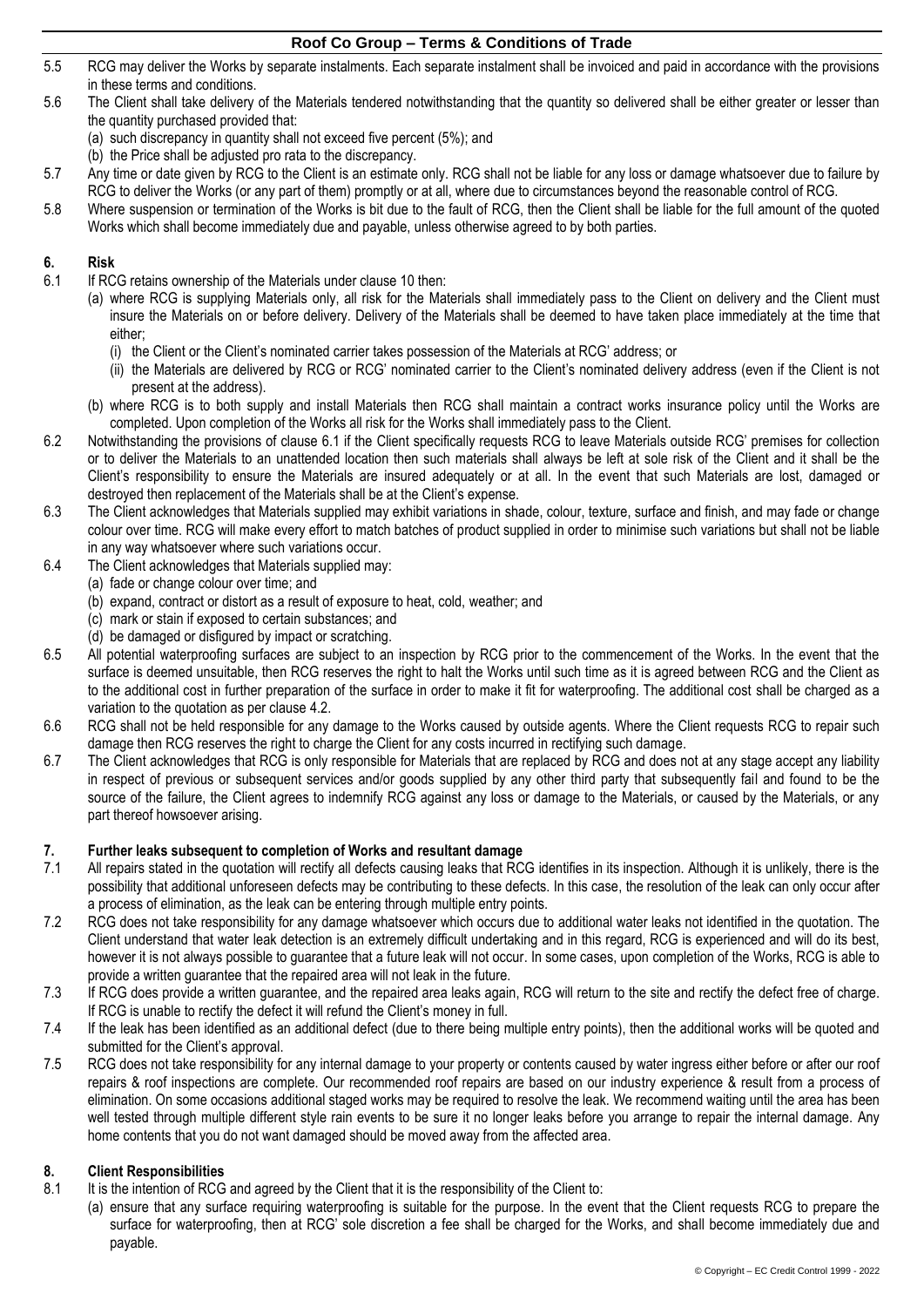- (b) ensure that no other trades men work on the membrane applied to the surface, until the membrane is fully dried and cured to manufacturer's specifications. RCG shall not be liable for any costs, damages or loss however arising from the Client's failure to comply with this clause.
- 8.2 It is the Client's responsibility to:
	- (a) have all areas clean and clear to enable scheduled work to be completed in accordance with the schedule of installation; and
	- (b) make the premises available on the agreed date and time. If installation is interrupted by the failure of the Client to adhere to the installation schedule agreed to between RCG and the Client, any additional costs will be invoiced to the Client as an extra; and
	- (c) provide adequate dust sheets to protect the Client's furniture and décor. RCG will not accept any responsibility for cleaning or repair costs attributed to dust or damage caused by any repair or installation Works: and
	- (d) maintain and keep the roof and gutters clean subsequent to the Works performed by RCG to maintain the effectiveness of any leak repair work;
	- (e) fully disclose any information that may affect RCG' installation procedures (including, but not limited to, disclosing known breaks or tears in the membrane, any hazardous chemicals, electrical and/or plumbing hazards, asbestos or synthetic mineral fibres); and
	- (f) advise of any other works being carried out by any third parties and notify other parties that may be affected by the Works being provided by RCG, including, but not limited to, tenants and neighbours, other tradesmen.

## **9. Access**

9.1 The Client shall ensure that RCG has clear and free access to the work site at all times to enable them to undertake the Works. RCG shall not be liable for any loss or damage to the site (including, without limitation, damage to pathways, driveways and concreted or paved or grassed areas) unless due to the negligence of RCG.

#### <span id="page-2-0"></span>**10. Title**

- <span id="page-2-1"></span>10.1 RCG and the Client agree that ownership of the Materials shall not pass until:
	- (a) the Client has paid RCG all amounts owing to RCG ; and
		- (b) the Client has met all of its other obligations to RCG.
- 10.2 Receipt by RCG of any form of payment other than cash shall not be deemed to be payment until that form of payment has been honoured, cleared or recognised.
- 10.3 It is further agreed that:
	- (a) until ownership of the Materials passes to the Client in accordance with clause [10.1](#page-2-1) that the Client is only a bailee of the Materials and unless the Materials have become fixtures must return the Materials to RCG on request.
	- (b) the Client holds the benefit of the Client's insurance of the Materials on trust for RLS and must pay to RCG the proceeds of any insurance in the event of the Materials being lost, damaged or destroyed.
	- (c) the production of these terms and conditions by RCG shall be sufficient evidence of RCG' rights to receive the insurance proceeds direct from the insurer without the need for any person dealing with RCG to make further enquiries.
	- (d) the Client must not sell, dispose, or otherwise part with possession of the Materials other than in the ordinary course of business and for market value. If the Client sells, disposes or parts with possession of the Materials then the Client must hold the proceeds of any such act on trust for RCG and must pay or deliver the proceeds to RCG on demand.
	- (e) the Client should not convert or process the Materials or intermix them with other goods but if the Client does so then the Client holds the resulting product on trust for the benefit of RCG and must sell, dispose of or return the resulting product to RCG as it so directs.
	- (f) unless the Materials have become fixtures the Client irrevocably authorises RCG to enter any premises where RCG believes the Materials are kept and recover possession of the Materials.
	- (g) RCG may recover possession of any Materials in transit whether or not delivery has occurred.
	- (h) the Client shall not charge or grant an encumbrance over the Materials nor grant nor otherwise give away any interest in the Materials while they remain the property of RCG
	- (i) RCG may commence proceedings to recover the Price of the Materials sold notwithstanding that ownership of the Materials has not passed to the Client.

#### **11. Personal Property Securities Act 2009 ("PPSA")**

- 11.1 In this clause financing statement, financing change statement, security agreement, and security interest has the meaning given to it by the PPSA.
- 11.2 Upon assenting to these terms and conditions in writing the Client acknowledges and agrees that these terms and conditions constitute a security agreement for the purposes of the PPSA and creates a security interest in all Materials that have previously been supplied and that will be supplied in the future by RCG to the Client.
- <span id="page-2-4"></span><span id="page-2-3"></span><span id="page-2-2"></span>11.3 The Client undertakes to:
	- (a) promptly sign any further documents and/or provide any further information (such information to be complete, accurate and up-to-date in all respects) which RCG may reasonably require to:
		- (i) register a financing statement or financing change statement in relation to a security interest on the Personal Property Securities Register;
		- (ii) register any other document required to be registered by the PPSA; or

(iii) correct a defect in a statement referred to in clause  $11.3(a)(i)$  $11.3(a)(i)$  $11.3(a)(i)$  or  $11.3(a)(ii)$ ;

- <span id="page-2-5"></span>(b) indemnify, and upon demand reimburse, RCG for all expenses incurred in registering a financing statement or financing change statement on the Personal Property Securities Register established by the PPSA or releasing any Materials charged thereby;
- (c) not register a financing change statement in respect of a security interest without the prior written consent of RCG.
- (d) not register, or permit to be registered, a financing statement or a financing change statement in relation to the Materials in favour of a third party without the prior written consent of RCG; and
- (e) immediately advise RCG of any material change in its business practices of selling the Materials which would result in a change in the nature of proceeds derived from such sales.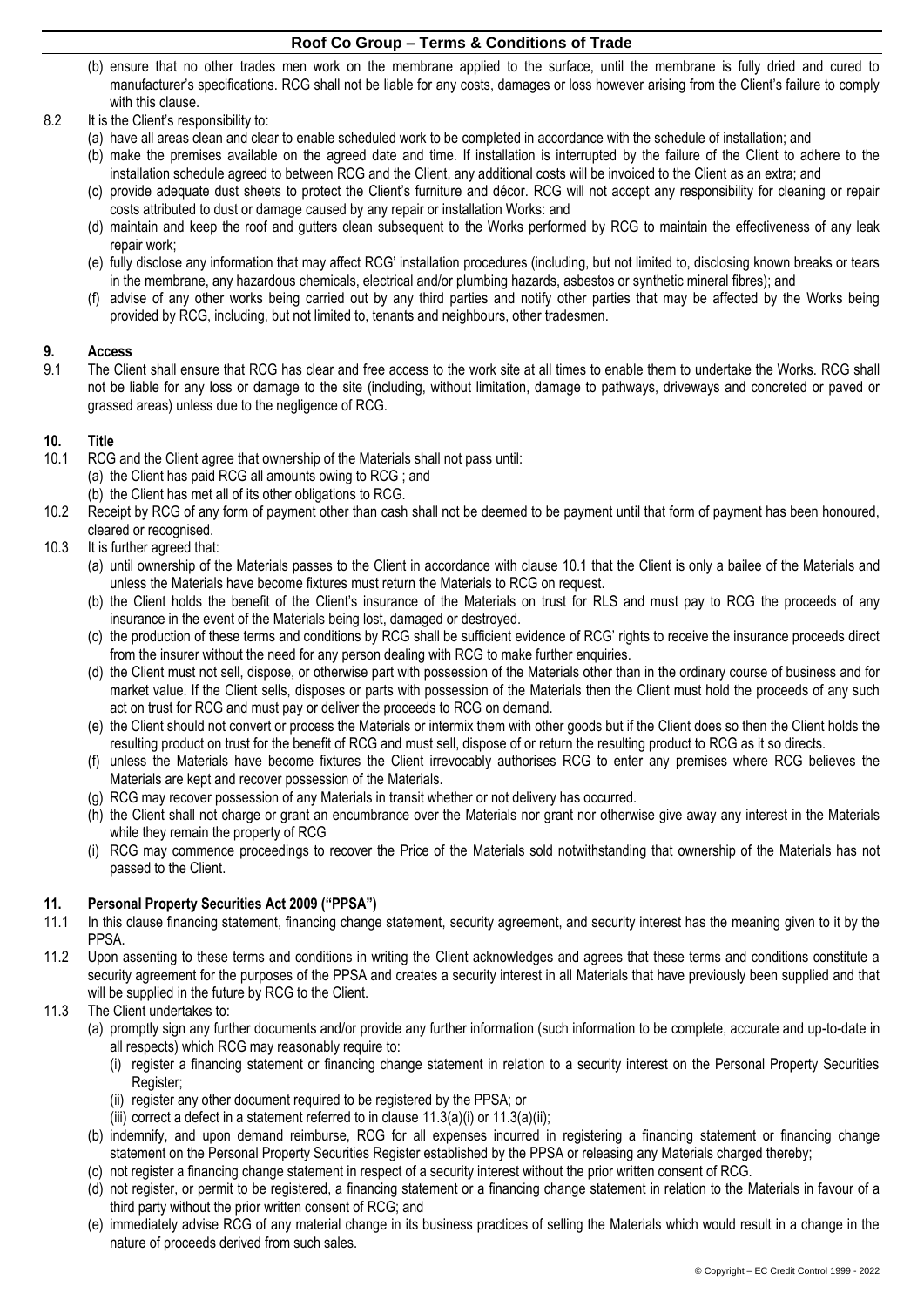- 11.4 RCG and the Client agree that sections 96, 115 and 125 of the PPSA do not apply to the security agreement created by these terms and conditions.
- <span id="page-3-0"></span>11.5 The Client hereby waives its rights to receive notices under sections 95, 118, 121(4), 130, 132(3)(d) and 132(4) of the PPSA.
- 11.6 The Client waives its rights as a grantor and/or a debtor under sections 142 and 143 of the PPSA.
- 11.7 Unless otherwise agreed to in writing by RCG, the Client waives its right to receive a verification statement in accordance with section 157 of the PPSA.
- 11.8 The Client shall unconditionally ratify any actions taken by RCG under clauses [11.3](#page-2-2) to [11.5.](#page-3-0)
- 11.9 Subject to any express provisions to the contrary nothing in these terms and conditions is intended to have the effect of contracting out of any of the provisions of the PPSA.

## <span id="page-3-1"></span>**12. Security and Charge**

- In consideration of RCG agreeing to supply the Materials, the Client charges all of its rights, title and interest (whether joint or several) in any land, realty or other assets capable of being charged, owned by the Client either now or in the future, to secure the performance by the Client of its obligations under these terms and conditions (including, but not limited to, the payment of any money).
- 12.2 The Client indemnifies RCG from and against all RCG costs and disbursements including legal costs on a solicitor and own client basis incurred in exercising RCG' rights under this clause.
- 12.3 The Client irrevocably appoints RCG and each director of RCG as the Client's true and lawful attorney/s to perform all necessary acts to give effect to the provisions of this clause [12](#page-3-1) including, but not limited to, signing any document on the Client's behalf.

## <span id="page-3-2"></span>**13. Defects, Warranties and Returns, Competition and Consumer Act 2010 (CCA)**

- <span id="page-3-3"></span>The Client must inspect all Materials on delivery (or the Works on completion) and must within seven (7) days of delivery notify RCG in writing of any evident defect/damage, shortage in quantity, or failure to comply with the description or quote. The Client must notify any other alleged defect in the Materials/Works as soon as reasonably possible after any such defect becomes evident. Upon such notification the Client must allow RCG to inspect the Materials or to review the Works provided.
- 13.2 Under applicable State, Territory and Commonwealth Law (including, without limitation the CCA), certain statutory implied guarantees and warranties (including, without limitation the statutory guarantees under the CCA) may be implied into these terms and conditions (**Non-Excluded Guarantees**).
- 13.3 RCG acknowledges that nothing in these terms and conditions purports to modify or exclude the Non-Excluded Guarantees.
- 13.4 Except as expressly set out in these terms and conditions or in respect of the Non-Excluded Guarantees, RCG makes no warranties or other representations under these terms and conditions including but not limited to the quality or suitability of the Materials/Works. RCG' liability in respect of these warranties is limited to the fullest extent permitted by law.
- 13.5 If the Client is a consumer within the meaning of the CCA, RCG' liability is limited to the extent permitted by section 64A of Schedule 2.
- 13.6 If RCG is required to replace any Materials under this clause or the CCA, but is unable to do so, RCG may refund any money the Client has paid for the Materials.
- 13.7 If RCG is required to rectify, re-supply, or pay the cost of re-supplying the Works under this clause or the CCA, but is unable to do so, then RCG may refund any money the Client has paid for the Works but only to the extent that such refund shall take into account the value of Works and Materials which have been provided to the Client which were not defective.
- 13.8 If the Client is not a consumer within the meaning of the CCA, RCG' liability for any defect or damage in the Materials is:
	- (a) limited to the value of any express warranty or warranty card provided to the Client by RCG at RCG' sole discretion;
	- (b) limited to any warranty to which RCG is entitled, if RCG did not manufacture the Materials;
	- (c) otherwise negated absolutely.
- <span id="page-3-4"></span>13.9 Subject to this clause [13,](#page-3-2) returns will only be accepted provided that:
	- (a) the Client has complied with the provisions of clause [13.1;](#page-3-3) and
	- (b) RCG has agreed that the Materials are defective; and
	- (c) the Materials are returned within a reasonable time at the Client's cost (if that cost is not significant); and
	- (d) the Materials are returned in as close a condition to that in which they were delivered as is possible.
- 13.10 Notwithstanding clauses [13.1](#page-3-3) to [13.9](#page-3-4) but subject to the CCA, RCG shall not be liable for any defect or damage which may be caused or partly caused by or arise as a result of:
	- (a) the Client failing to properly maintain or store any Materials;
	- (b) the Client using the Materials for any purpose other than that for which they were designed;
	- (c) the Client continuing to use any Materials after any defect became apparent or should have become apparent to a reasonably prudent operator or user;
	- (d) interference with the Works by the Client or any third party without RCG' prior approval;
	- (e) the Client failing to follow any instructions or guidelines provided by RCG
	- (f) fair wear and tear, any accident, or act of God.
- 13.11 Notwithstanding anything contained in this clause if RCG is required by a law to accept a return then RLS will only accept a return on the conditions imposed by that law.

#### **14. Default and Consequences of Default**

- 14.1 Interest on overdue invoices shall accrue daily from the date when payment becomes due, until the date of payment, at a rate of two and a half percent (2.5%) per calendar month (and at RCG' sole discretion such interest shall compound monthly at such a rate) after as well as before any judgment.
- 14.2 If the Client owes RCG any money the Client shall indemnify RCG from and against all costs and disbursements incurred by RCG in recovering the debt (including but not limited to internal administration fees, legal costs on a solicitor and own client basis, RCG' contract default fee, and bank dishonour fees).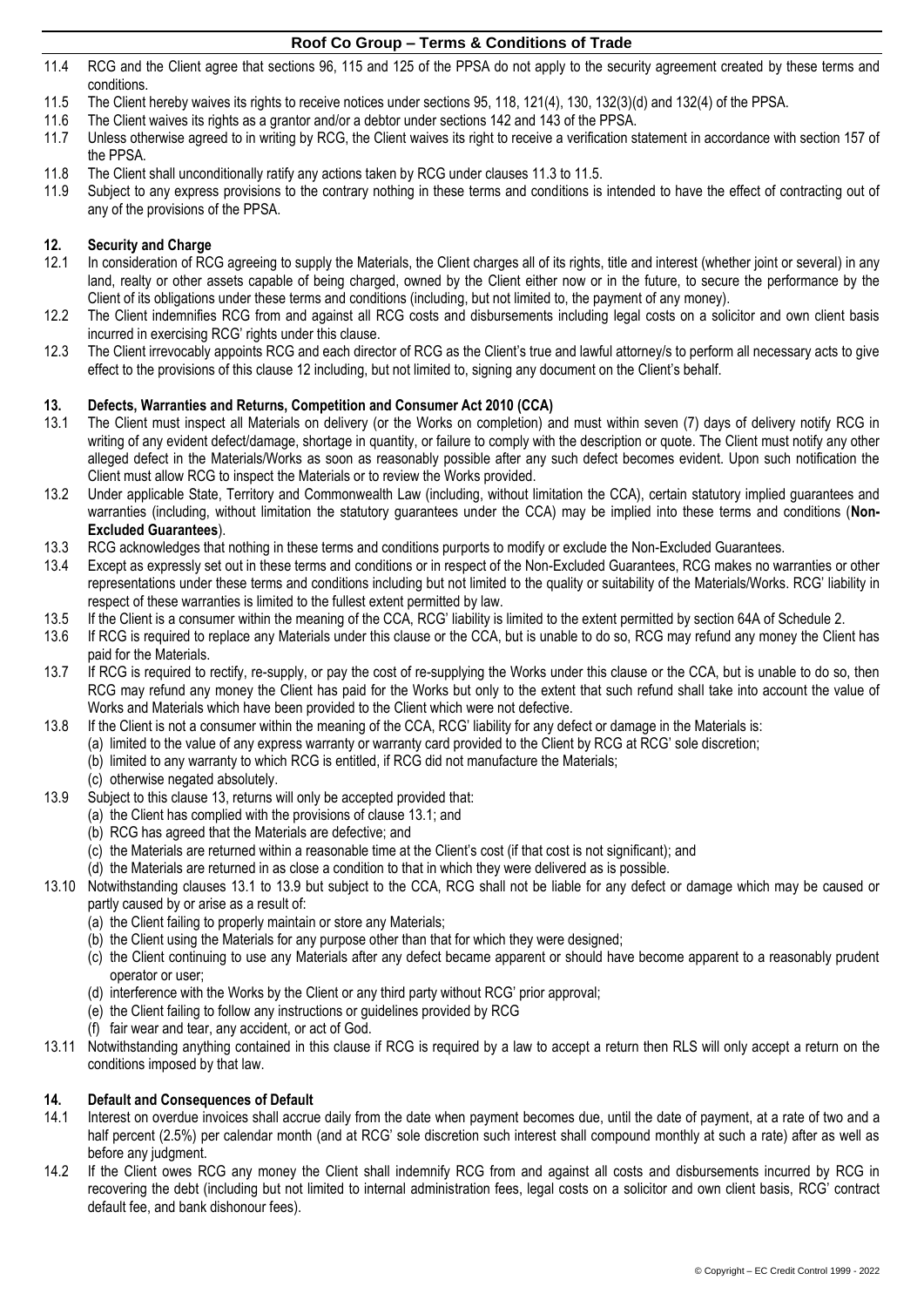- 14.3 If the client owes RCG any money RCG may take the matter to QCAT to recover outstanding payments, the client will be liable for any payable fees associated with the claim against the client, this includes additional administrational fees and any accrued interest for the amount outstanding. Fees and interest may be waived at the discretion of RCG.
- 14.4 Without prejudice to any other remedies RCG may have, if at any time the Client is in breach of any obligation (including those relating to payment) under these terms and conditions RCG may suspend or terminate the supply of Works to the Client. RCG will not be liable to the Client for any loss or damage the Client suffers because RCG has exercised its rights under this clause.
- 14.5 Without prejudice to RCG other remedies at law RCG shall be entitled to cancel all or any part of any order of the Client which remains unfulfilled and all amounts owing to RCG shall, whether or not due for payment, become immediately payable if:
	- (a) any money payable to RCG becomes overdue, or in RCG' opinion the Client will be unable to make a payment when it falls due;
	- (b) the Client becomes insolvent or bankrupt, convenes a meeting with its creditors or proposes or enters into an arrangement with creditors, or makes an assignment for the benefit of its creditors; or
	- (c) a receiver, manager, liquidator (provisional or otherwise) or similar person is appointed in respect of the Client or any asset of the Client.

#### **15. Cancellation**

- 15.1 RCG may cancel any contract to which these terms and conditions apply or cancel delivery of Works at any time before the Works are commenced by giving written notice to the Client. On giving such notice RCG shall repay to the Client any sums paid in respect of the Price, less any amounts owing by the Client to RCG for Works already performed. RCG shall not be liable for any loss or damage whatsoever arising from such cancellation.
- 15.2 In the event that the Client cancels the delivery of Works the Client shall be liable for any and all loss incurred (whether direct or indirect) by RCG as a direct result of the cancellation (including, but not limited to, any loss of profits).

#### **16. Privacy Act 1988**

- <span id="page-4-0"></span>16.1 The Client agrees for RCG to obtain from a credit reporting body (CRB) a credit report containing personal credit information (e.g. name, address, D.O.B, occupation, previous credit applications, credit history) about the Client in relation to credit provided by RCG.
- 16.2 The Client agrees that RCG may exchange information about the Client with those credit providers and with related body corporates for the following purposes:
	- (a) to assess an application by the Client; and/or
	- (b) to notify other credit providers of a default by the Client; and/or
	- (c) to exchange information with other credit providers as to the status of this credit account, where the Client is in default with other credit providers; and/or
	- (d) to assess the creditworthiness of the Client including the Client's repayment history in the preceding two years.
- 16.3 The Client consents to RCG being given a consumer credit report to collect overdue payment on commercial credit.
- 16.4 The Client agrees that personal credit information provided may be used and retained by RCG for the following purposes (and for other agreed purposes or required by):
	- (a) the provision of Works; and/or
	- (b) analysing, verifying and/or checking the Client's credit, payment and/or status in relation to the provision of Works; and/or
	- (c) processing of any payment instructions, direct debit facilities and/or credit facilities requested by the Client; and/or
	- (d) enabling the collection of amounts outstanding in relation to the Works.
- 16.5 RCG may give information about the Client to a CRB for the following purposes:
- (a) to obtain a consumer credit report;
	- (b) allow the CRB to create or maintain a credit information file about the Client including credit history.
- 16.6 The information given to the CRB may include:
	- (a) personal information as outlined in [16.1](#page-4-0) above;
	- (b) name of the credit provider and that RCG is a current credit provider to the Client;
	- (c) whether the credit provider is a licensee;
	- (d) type of consumer credit;
	- (e) details concerning the Client's application for credit or commercial credit (e.g. date of commencement/termination of the credit account and the amount requested);
	- (f) advice of consumer credit defaults, overdue accounts, loan repayments or outstanding monies which are overdue by more than sixty (60) days and for which written notice for request of payment has been made and debt recovery action commenced or alternatively that the Client no longer has any overdue accounts and RCG has been paid or otherwise discharged and all details surrounding that discharge(e.g. dates of payments);
	- (g) information that, in the opinion of RCG the Client has committed a serious credit infringement;
	- (h) advice that the amount of the Client's overdue payment is equal to or more than one hundred and fifty dollars (\$150).
- 16.7 The Client shall have the right to request (by e-mail) from RCG
	- (a) a copy of the information about the Client retained by RCG and the right to request that RCG correct any incorrect information; and
	- (b) that RCG does not disclose any personal information about the Client for the purpose of direct marketing.
- 16.8 RCG will destroy personal information upon the Client's request (by e-mail) or if it is no longer required unless it is required in order to fulfil the obligations of this agreement or is required to be maintained and/or stored in accordance with the law.
- 16.9 The Client can make a privacy complaint by contacting RCG via e-mail. RCG will respond to that complaint within seven (7) days of receipt and will take all reasonable steps to make a decision as to the complaint within thirty (30) days of receipt of the complaint. In the event that the Client is not satisfied with the resolution provided, the Client can make a complaint to the Information Commissioner at www.oaic.gov.au.

## **17. Dispute Resolution**

17.1 If a dispute arises between the parties to this contract then either party shall send to the other party a notice of dispute in writing adequately identifying and providing details of the dispute. Within fourteen (14) days after service of a notice of dispute, the parties shall confer at least